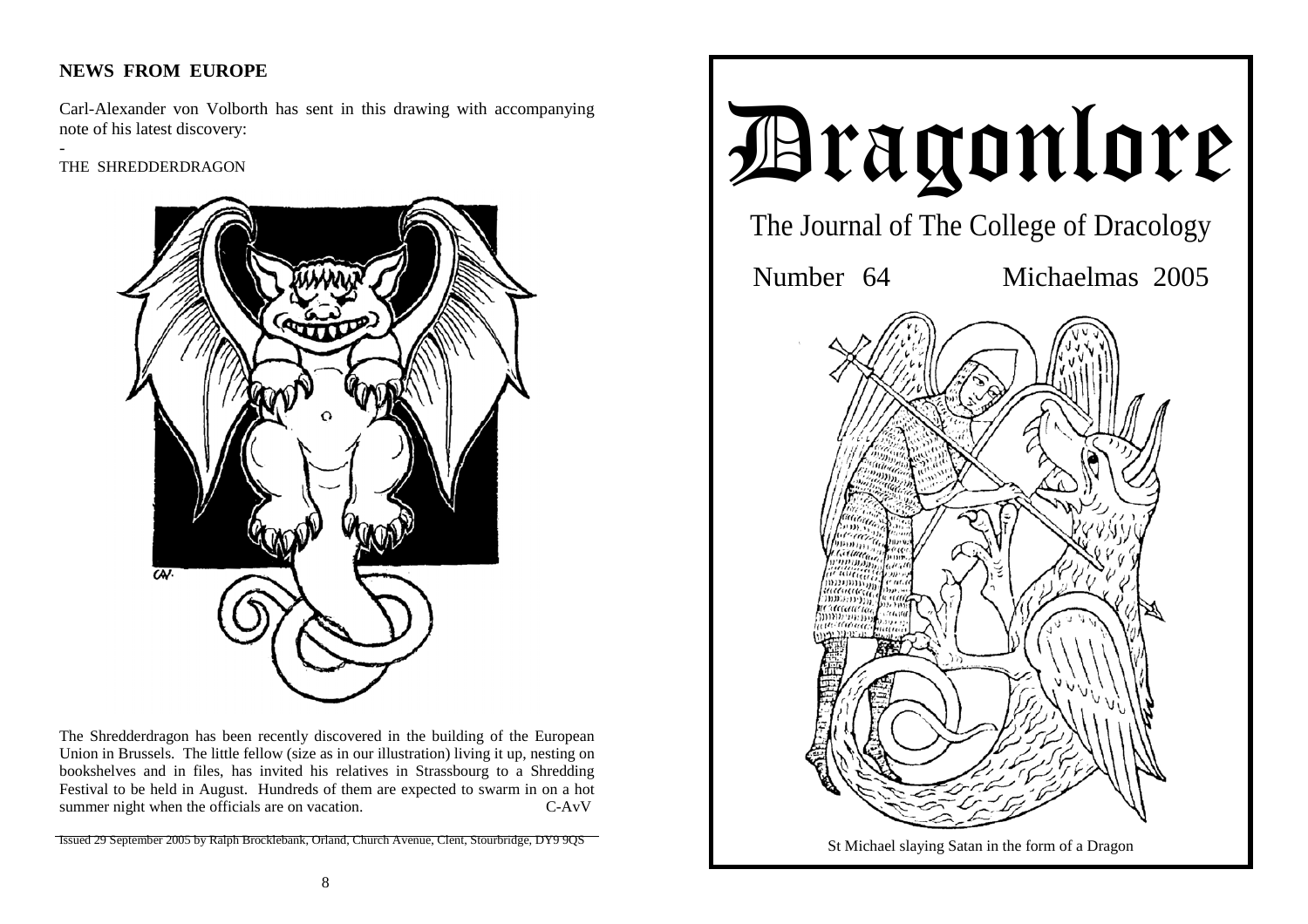

### **The College of Dracology for the Study of Fabulous Beasts**

*We welcome five new members, all from Canada:- Allan Bird, Darrel Kennedy, Benjamin Lee, Janice Patton and William Ward.* 

Not long ago, I was rung up by a man planning to make a brief documentary film about dragons, who was put on to me by Dugald Steer, and he wanted to know whether I "believed" in dragons. I said that I did not believe in them, in the sense that I did not think that they had, or had ever had, a material existence, but that I found them very interesting, as evidence of the human imagination, in folk-lore, literature and art. Then I said that Dracology was a science, not a religion. Scientists do not "believe" in atoms, or evolution, or black holes, but they find them interesting ideas to help them understand the phenomena of nature, and this is quite different from the position in religion, where belief in God, or Redemption, or the Forgiveness of Sins, is an article of faith. A belief in dragons may well have formed part of some religions in the past, and may even do so to some extent today (see below), but a dracologist is not required to share any such belief, though he may find them interesting. Although my caller said that he would be in touch again, in fact I heard no more from him. Perhaps he was looking for a "believer" who would enliven his programme, and could possibly be made to look ridiculous, in the style of so many modern interviews (because it is thought to make "good television"). As I have often said, Dracology can be fun (as can heraldry) but there is also some serious and interesting research to be done.

The picture on the cover is taken from "How to Read a Church" by Richard Taylor (London, 2003) which does not give its origin, but provides this gloss:

*DRAGON: Dragons, reptilian winged monsters, exist in the mythology of almost all cultures. In the Bible, the dragon symbolizes Satan, as it was the shape taken by him*  in the Book of Revelation, which describes a war in heaven, between the angels of *God, led by the Archangel Michael, and Satan and his rebel angels. The dragon ('an enormous red dragon with seven heads and ten horns and seven crowns on his heads')* and the rebel angels are hurled to earth, whereupon they go to make war *with Jesus' followers (Revelation 12 & 13). Where a dragon is portrayed being defeated by an angel – often run through with a spear and trampled underfoot – it is a depiction of Satan's defeat by Michael.* 

*A dragon is also depicted in pictures of Saint George. These can be distinguished from depictions of St Michael because St Michael is winged, whereas St George is a knight on horseback, usually with his badge of a red cross on a white background on* 

### **MORE FROM THE POSTBAG**

**David Hawkings** has sent a picture of a Dragon he saw on a bag of cement, which is a much better design than the silhouette used by the Willie Line (*see No 59*) as the wing can be clearly seen to come from the shoulder. He also sent a little dragon



ear-ring, just 2 cm high, which he came across whilst walking through Bishops Lydeard. If Brian Wright has lost such a piece, he now knows where to ask. It is like a miniature version of the charm shewn in No 48, page 5.

**Marc Van de Cruys** has sent in a splendid picture of St George slaying the Dragon, but perhaps we should keep it for next April the Twenty-third.

**Roland Symons** often sends in RAF badges with dragons, griffins or wyverns, but this one from the station at Hullavington is special. I can remember the base being built before the War, with its vast arched hangers covered in turf to hide the largest bombers, as we drove past to visit my grandmother at Tetbury. She said the place was called "Hullin'ton" by huntin' folk (and they abound round there). Once, driving into a nearby town called Cirencester on the sign, she said it was "Sissister" and when I queried this, she said we would stop and ask a local, which she duly did. "What do you call this place?" she enquired of an elderly man by the roadside. "Well, ma'am," he replied, "Round here we do mostly call 'er Soyren." On another occasion, returning from a visit to Northampton, we drove through the town of Daventry, which she told us huntin' folk called



"Daintry" and then a little further on we came to another town, and I said, rather cheekily (I was only ten), "I suppose you call this place Cointry?" "No," she replied, "There's no huntin' in Coventry." But to get back to the RAF badge, Roland says that the reason the golden Wessex Wyvern is holding a torch of learning is because the station is now used as a training base. The badge was granted in May 1972, when

Hullavington was no longer a base for bombers. **Una Lewers** has sent this little cartoon from *The Daily Telegraph* which reminds us of the tyranny of the mobile phone. There was recently an attempt to excite tourists by building a replica Loch Ness monster and then having it appearing out of the water before diving again, but apparently nobody was fooled. They made a TV programme out of it, but that too excited little interest. Perhaps the news on Blackberry is indeed more worthy of attention. Una also sent the 1945 edition of *The Pick of 'Punch'* with a classic cartoon – but we have run out of space, so more next time.

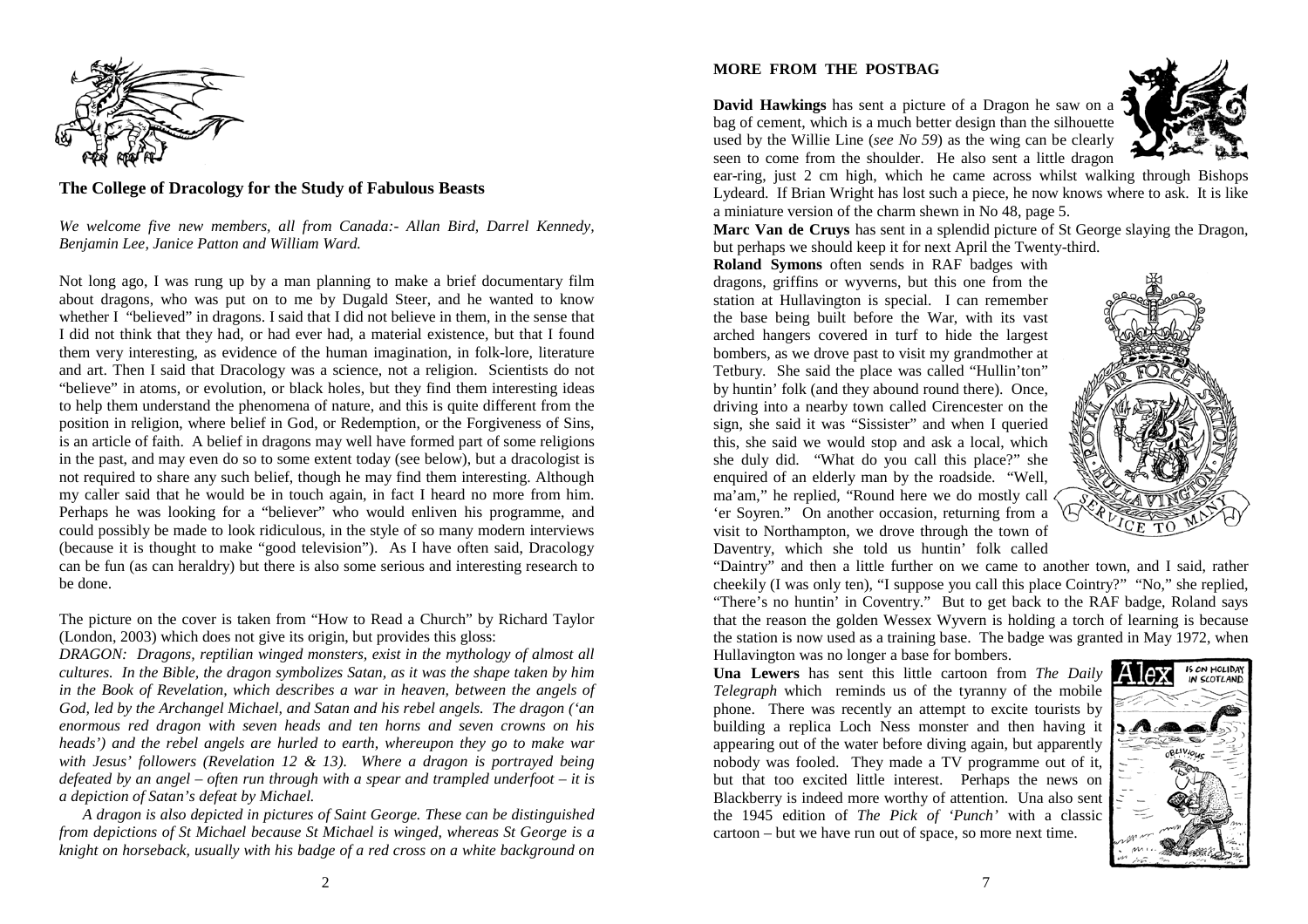looks down from the north arcade in Henham church, while the local legend is perpetuated by the sign of the *Essex Serpent* at 6, King Street, Covent Garden.

*In response to Cecil's query, Keith Lovell has confirmed that there is still a traditional pub of the same name at this same address, though there is no picture of a serpent or dragon on its sign, outside or inside the pub.* 

#### **WELSH WOODLAND DRAGONS**

Tony Jones has very kindly made this drawing from his photograph of a tree-trunk carved into the likeness of a pair of dragons, which he came across while walking in a Welsh wood. Roger Seabury happened on something very similar, perhaps the very same one, in woods at Margam, but did not have his camera with him. He asked, "Are they mating?"

This is not the only carving in these woods, but probably the most imaginative. There is evidently much scope for turning old tree stumps into evocative artforms, using chain-saws, axes and then chisels for the final finish. Woodland nymphs and dryads are an obvious choice, but some quite intricate abstract forms are also to be seen. I have such an old oak stump in my garden, some six feet high, and am looking for suitable inspiration.



#### *his shield or breastplate*.

 Of course, St George is often shown without being on horseback, and indeed the picture of him in this book, opposite the text quoted, shows him standing over a purple dragon, from a stained-glass window in the church of St Mary, Happisburgh, Norfolk. But to return to St Michael, the picture on the cover is odd in that it shows the archangel, complete with identifying wings, halo and cross on the end of his spear, dressed in the garb of a Norman knight, with a mail hauberk and leggings and a conical helmet. The dragon, too, is unusual, being much larger than St Michael. It has the bird-like feet and wings typical of early mediaeval dragons. It would be good to know whence this drawing came.

 It should be noted that Saint Michael pre-dates Christianity, having been adopted from the ancient Jewish scriptures (The Old Testament) in which he is one of the few archangels given a name. Michael, in Hebrew, is actually a question, meaning "Who is like God?" (*Quis ut Deus* in Latin). Some have linked him with the heavenly being known in the ancient Middle East as Marduk, who has in turn been identified with the planetary god Mars, which may help to explain Michael's warrior garb. It is not clear whether the Hebrew archangel ever fought with a dragon, but Marduk certainly struggled with the monster Tiamat and her offspring. There is a story of Bel and the Dragon as an apocryphal addition to the book of Daniel, and some scholars think that Bel, or Baal, is none other than Marduk, but in any case, Daniel beats them both. As a Christian saint, Michael is not always shown fighting a dragon. Often his adversary is depicted as a devil or demon, but in either case Satan is intended.

## **HERALDIC MONSTERS from the 19th Century**

Derek Taylor has kindly presented a copy of "An Introduction to Heraldry, containing the Origin and Use of Arms; Rules for Blazoning and Marshalling Coat Armours; the English and Scottish Regalia; a Dictionary of Heraldry with its terms in English, French and Latin; Orders of Knighthood, illustrated and explained; Degrees of the Nobility, Gentry, etc; Tables of Precedency; and a Dictionary of Mottoes; the Whole forming a Complete Manual of Rank and Nobility" by Hugh Clark  $(11<sup>th</sup>$  Edition, London, MDCCCXXIX). It runs to 324 pages with another 48 plates of engraved illustrations, containing "upwards of one thousand examples, including the arms of nearly five hundred different families." Among these examples are some thirty-odd heraldic monsters and other fabulous beasts:- The Allerion, Basilisk, Chimaera, Cockatrice, Dolphin, Dragon, Griffin, Harpy, Heraldic Antelope (with a common antelope for comparison), Hydra, Lion-Dragon, Lyon-Poisson, Male Griffin, Man

Tiger, Martlet, Mermaid, Musimon, Opinicus, Panther, Pegasus, Pelican (again with a "natural pelican" as a comparison), Phoenix, Sagittarius, Salamander, Sea Dog, Sea Horse, Sea Lion, Spinx (*sic*), Tyger, Unicorn, and Wyvern. The whole book is only 7in x 4 in, and with 24 pictures on each plate, they are tiny and difficult to reproduce, though some of the descriptions are worthy of note; here is the text for OPINICUS: - this beast is of heraldic invention; its body and fore legs are said to be like those of a lion; the head